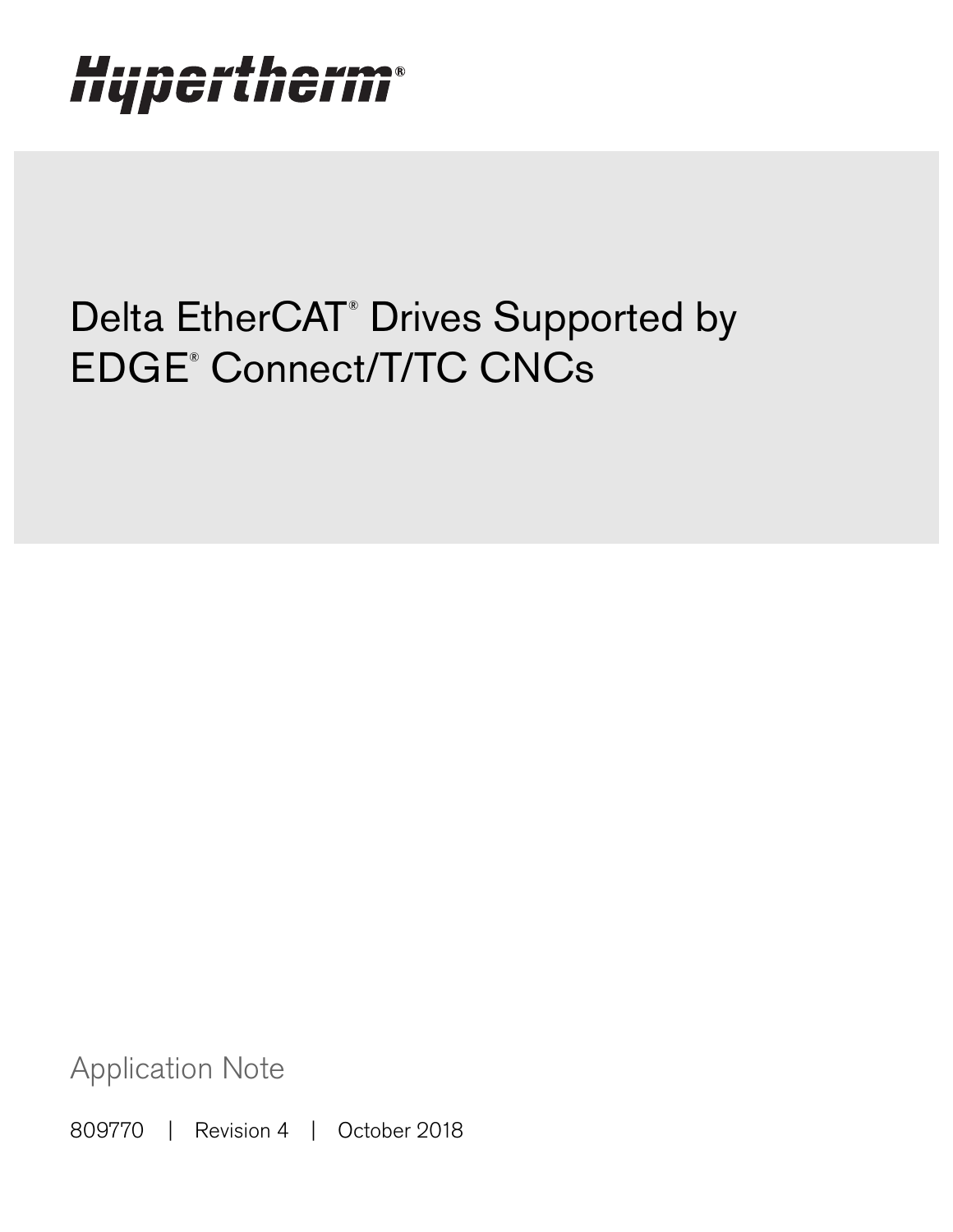### Hypertherm, Inc.

Etna Road, P.O. Box 5010 Hanover, NH 03755 USA 603-643-3441 Tel (Main Office) 603-643-5352 Fax (All Departments) info@hypertherm.com (Main Office Email)

800-643-9878 Tel (Technical Service) technical.service@hypertherm.com (Technical Service Email) 800-737-2978 Tel (Customer Service)

customer.service@hypertherm.com (Customer Service Email)

866-643-7711 Tel (Return Materials Authorization) 877-371-2876 Fax (Return Materials Authorization) return.materials@hypertherm.com (RMA email)

### Hypertherm México, S.A. de C.V.

Avenida Toluca No. 444, Anexo 1, Colonia Olivar de los Padres Delegación Álvaro Obregón México, D.F. C.P. 01780 52 55 5681 8109 Tel 52 55 5683 2127 Fax Soporte.Tecnico@hypertherm.com (Technical Service Email)

#### Hypertherm Plasmatechnik GmbH

Sophie-Scholl-Platz 5 63452 Hanau **Germany** 00 800 33 24 97 37 Tel 00 800 49 73 73 29 Fax

### 31 (0) 165 596900 Tel (Technical Service)

00 800 4973 7843 Tel (Technical Service) technicalservice.emea@hypertherm.com (Technical Service Email)

### Hypertherm (Singapore) Pte Ltd.

82 Genting Lane Media Centre Annexe Block #A01-01 Singapore 349567, Republic of Singapore 65 6841 2489 Tel 65 6841 2490 Fax Marketing.asia@hypertherm.com (Marketing Email) TechSupportAPAC@hypertherm.com (Technical Service Email)

#### Hypertherm Japan Ltd.

Level 9, Edobori Center Building 2-1-1 Edobori, Nishi-ku Osaka 550-0002 Japan 81 6 6225 1183 Tel 81 6 6225 1184 Fax HTJapan.info@hypertherm.com (Main Office Email) TechSupportAPAC@hypertherm.com (Technical Service Email)

### Hypertherm Europe B.V.

Vaartveld 9, 4704 SE Roosendaal, Nederland 31 165 596907 Tel 31 165 596901 Fax 31 165 596908 Tel (Marketing) 31 (0) 165 596900 Tel (Technical Service) 00 800 4973 7843 Tel (Technical Service)

technicalservice.emea@hypertherm.com (Technical Service Email)

#### Hypertherm (Shanghai) Trading Co., Ltd.

B301, 495 ShangZhong Road Shanghai, 200231 PR China 86-21-80231122 Tel 86-21-80231120 Fax

86-21-80231128 Tel (Technical Service) techsupport.china@hypertherm.com (Technical Service Email)

#### South America & Central America: Hypertherm Brasil Ltda.

Rua Bras Cubas, 231 – Jardim Maia Guarulhos, SP – Brasil CEP 07115-030 55 11 2409 2636 Tel tecnico.sa@hypertherm.com (Technical Service Email)

#### Hypertherm Korea Branch

#3904. APEC-ro 17. Heaundae-gu. Busan. Korea 48060 82 (0)51 747 0358 Tel 82 (0)51 701 0358 Fax Marketing.korea@hypertherm.com (Marketing Email) TechSupportAPAC@hypertherm.com (Technical Service Email)

#### Hypertherm Pty Limited

GPO Box 4836 Sydney NSW 2001, Australia 61 (0) 437 606 995 Tel 61 7 3219 9010 Fax au.sales@Hypertherm.com (Main Office Email) TechSupportAPAC@hypertherm.com (Technical Service Email)

### Hypertherm (India) Thermal Cutting Pvt. Ltd

A-18 / B-1 Extension, Mohan Co-Operative Industrial Estate, Mathura Road, New Delhi 110044, India 91-11-40521201/ 2/ 3 Tel 91-11 40521204 Fax HTIndia.info@hypertherm.com (Main Office Email) TechSupportAPAC@hypertherm.com (Technical Service Email)

© 2018 Hypertherm, Inc. All rights reserved.

EDGE, Phoenix, and Hypertherm are trademarks of Hypertherm, Inc. and may be registered in the United States and/or other countries. EtherCAT is a trademark of Beckhoff Automation. All other trademarks are the property of their respective holders.

One of Hypertherm's long-standing core values is a focus on minimizing our impact on the environment. Doing so is critical to our, and our customers', success. We are always striving to become better environmental stewards; it is a process we care deeply about.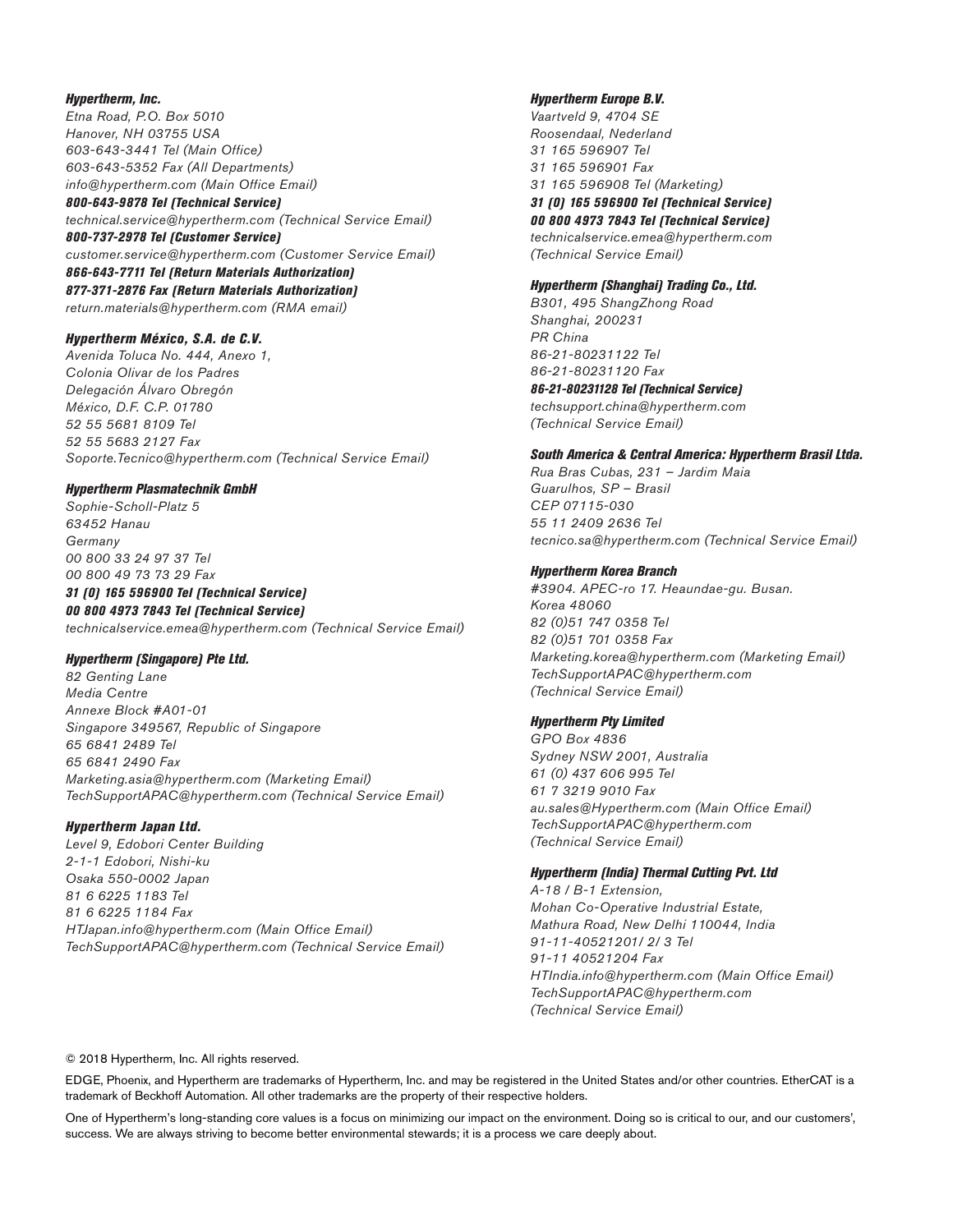### **Introduction**

The following information is provided to Hypertherm channel partners for reference only, to help you select and configure an EtherCAT drive that is supported by EDGE Connect/T/TC CNCs.

Work in partnership with your drive manufacturer to select and configure the drives for your cutting system. Refer to your drive manufacturer's drive documentation for technical information about the drives.

When possible, the following information is provided to support integration of the drives with the cutting system and the CNC.

- Drive model supported
- Firmware revision supported
- Example drive amplifier file
- Setup and parameter notes

Setup files and parameters provided by Hypertherm can be used for the initial machine setup. We expect these files and parameters to be modified by the installer for the specific cutting system configuration and desired performance.

> **NOTE:** Make sure to follow the guidelines and instructions provided by the drive manufacturer.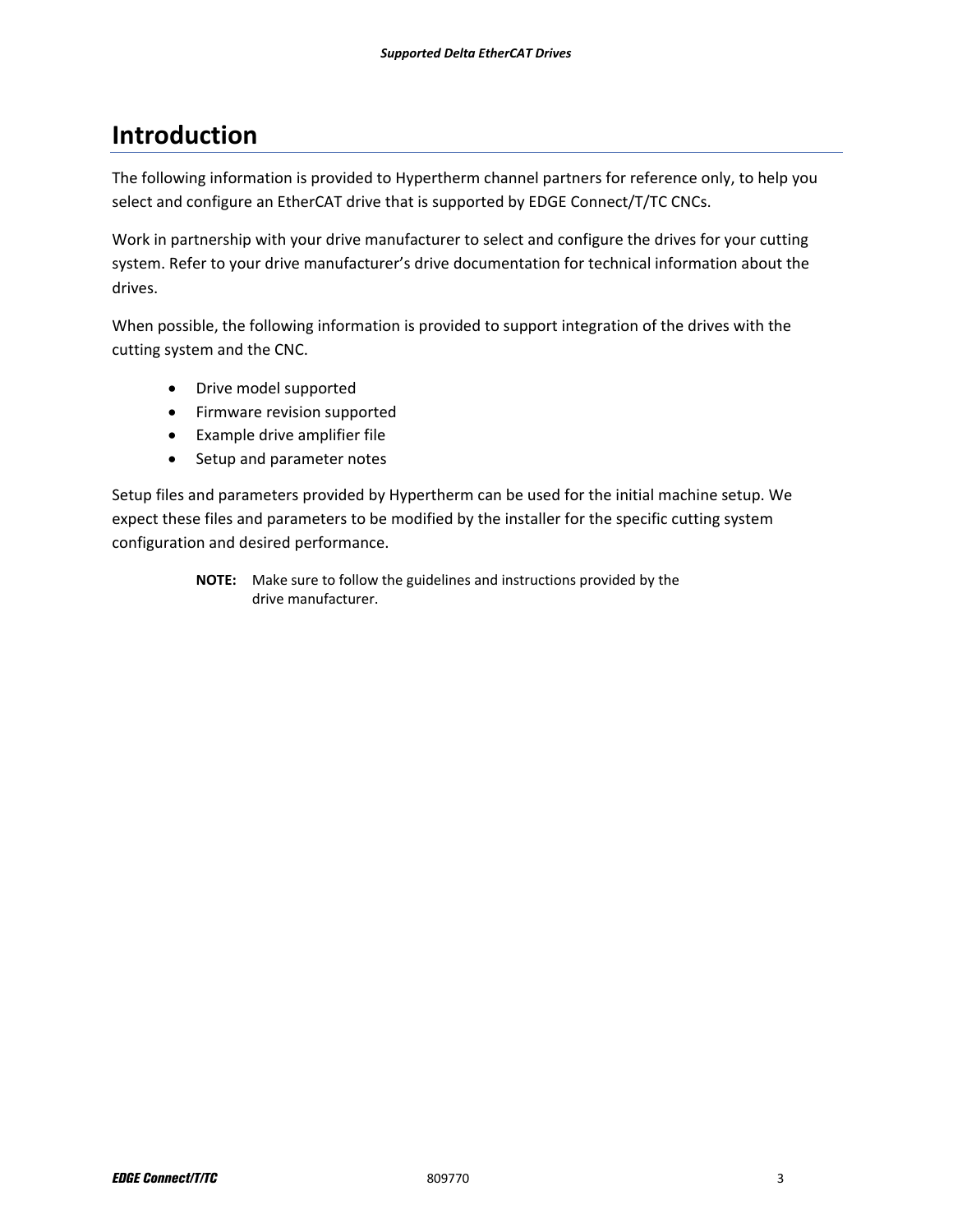| <b>Series</b> | <b>Model</b> | <b>Firmware</b>                                                                        | <b>Notes</b>                                                                                                                                                                                                                                                                                                                                                                           |
|---------------|--------------|----------------------------------------------------------------------------------------|----------------------------------------------------------------------------------------------------------------------------------------------------------------------------------------------------------------------------------------------------------------------------------------------------------------------------------------------------------------------------------------|
| ASDA-A2       | ASDA-A2-E    | 1.643.366 and newer.<br>Required for using<br>parameters to change<br>motor direction. | Use firmware for ASDA drives only.<br>$\bullet$<br>7 digital inputs per drive amplifier are<br>٠<br>supported.<br>CNC control of the drive's digital outputs is<br>٠<br>not supported.<br>Only use drives manufactured after April<br>20, 2018 with cutting systems in<br>environments with potential high<br>frequency. See the example below for<br>information about the date code. |

### **Supported Delta drives**

### **NOTE:**

Delta has made improvements to drives manufactured after April 20, 2018 to make newer drives more robust to EMI and RF. The manufacture date can be identified by the date code on the drive. The date code should be greater than 1816 (18 is the code for 2018 and 16 is the code for week 16). See the example below.



### **NOTE:**

- To check a drive's firmware version, use the ASDA‐Soft drive software provided by Delta.
- Mixing different brands of drives in one system is not supported.
- All drives must support and be configured for a 1 ms update rate.
- The need for additional I/O depends on the total number of I/O and the I/O style required. For a list of supported I/O modules, see the *EtherCAT® Drives and I/O Modules Supported by EDGE® Connect/T/TC CNCs* Application Note (809660).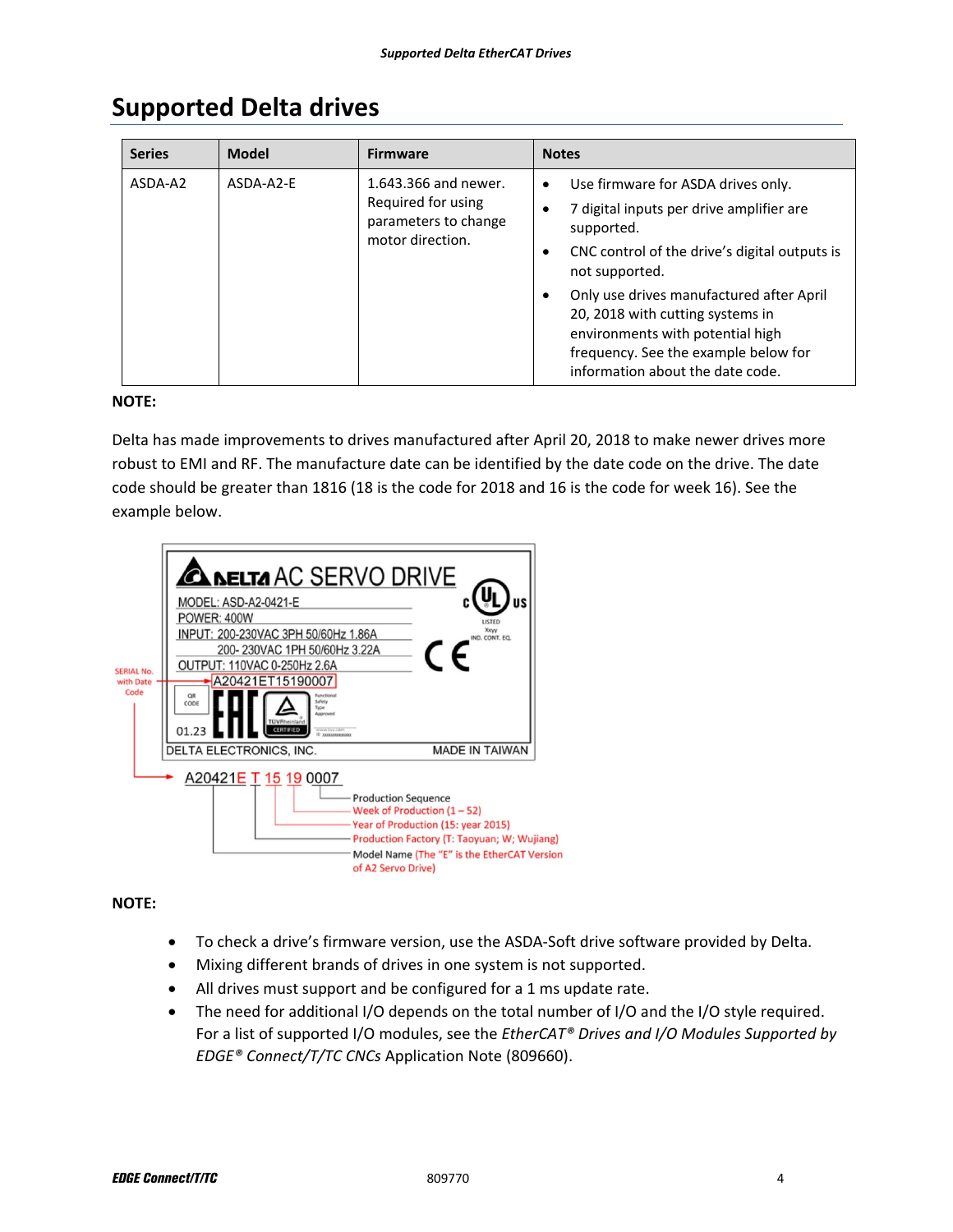### **Setup and parameters**

From a high level, the process of setting up your drives is as follows.

- 1. Install the firmware using the drive software.
- 2. Set up the drive parameters per the drive manufacturer's instructions.
- 3. Make sure the drives are communicating on the network.

In addition to this application note, also refer to the following sections of the *EDGE® Connect Installation and Setup Manual* (809340).

- Section 3: *Machine stop strategies and table hardware*, for information about:
	- o How the CNC enables and disables the drives, and stops motion
	- o Drive enable signals
	- o Drive Enable output and Drive Disabled input
	- o Overtravel limits
	- o Safety circuit
- **Section 5: Machine Axes, for information about:** 
	- o Axis orientation and positive motion
	- o Axis assignment and setup
- Section 7: *I/O Inputs and Outputs*, for information about:
	- o How Phoenix® assigns I/O
	- o Digital I/O and assignment

### **NOTE:**

- Make sure you can remove power, including control (logic) power, from all drives. Refer to your drive manufacturer's drive documentation for more information.
- All drives must be set up as linear axes.
- All drives must support and be configured for a 1 ms update rate.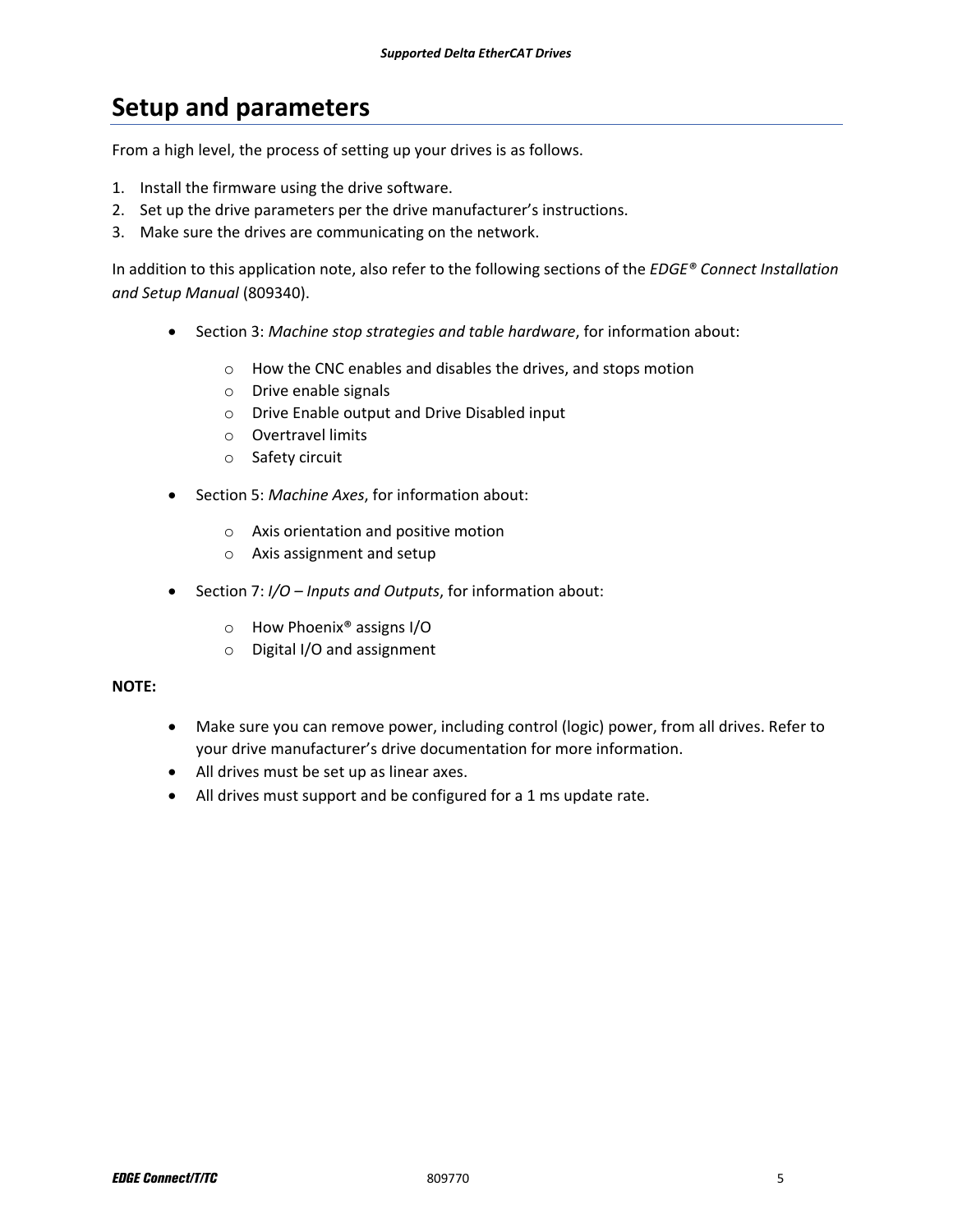### **Parameters in ASDA‐Soft**

| Parameter                                      | Value  |  |  |
|------------------------------------------------|--------|--|--|
| P1-01 Input Setting of Control Mode "EtherCat" | 0x000C |  |  |
| P2-10 DI1 Functional Planning "Disabled"       | 100    |  |  |
| P2-11 DI2 Functional Planning "Disabled"       | 100    |  |  |
| P2-12 DI3 Functional Planning "Disabled"       | 100    |  |  |
| P2-13 DI4 Functional Planning "Disabled"       | 100    |  |  |
| P2-14 DI5 Functional Planning "Disabled"       | 100    |  |  |
| P2-15 DI6 Functional Planning "Disabled"       | 100    |  |  |
| P2-16 DI7 Functional Planning "Disabled"       | 100    |  |  |
| P3-18 ECATO EtherCat Special Function Switch   | 0x1000 |  |  |

Set/verify the following settings using the Delta ASDA‐Soft software.

### **Parameters for changing motor direction**

Firmware version 1.643.366 and newer is required for using parameters to change motor direction.

| For clockwise motor direction |       |  |  |
|-------------------------------|-------|--|--|
| <b>Parameter</b>              | Value |  |  |
| P1-01                         | 010C  |  |  |
| P3-12                         | 0100  |  |  |

| For counterclockwise motor direction |              |  |  |
|--------------------------------------|--------------|--|--|
| Parameter                            | <b>Value</b> |  |  |
| P1-01                                | 000C         |  |  |
| P3-12                                | 0000         |  |  |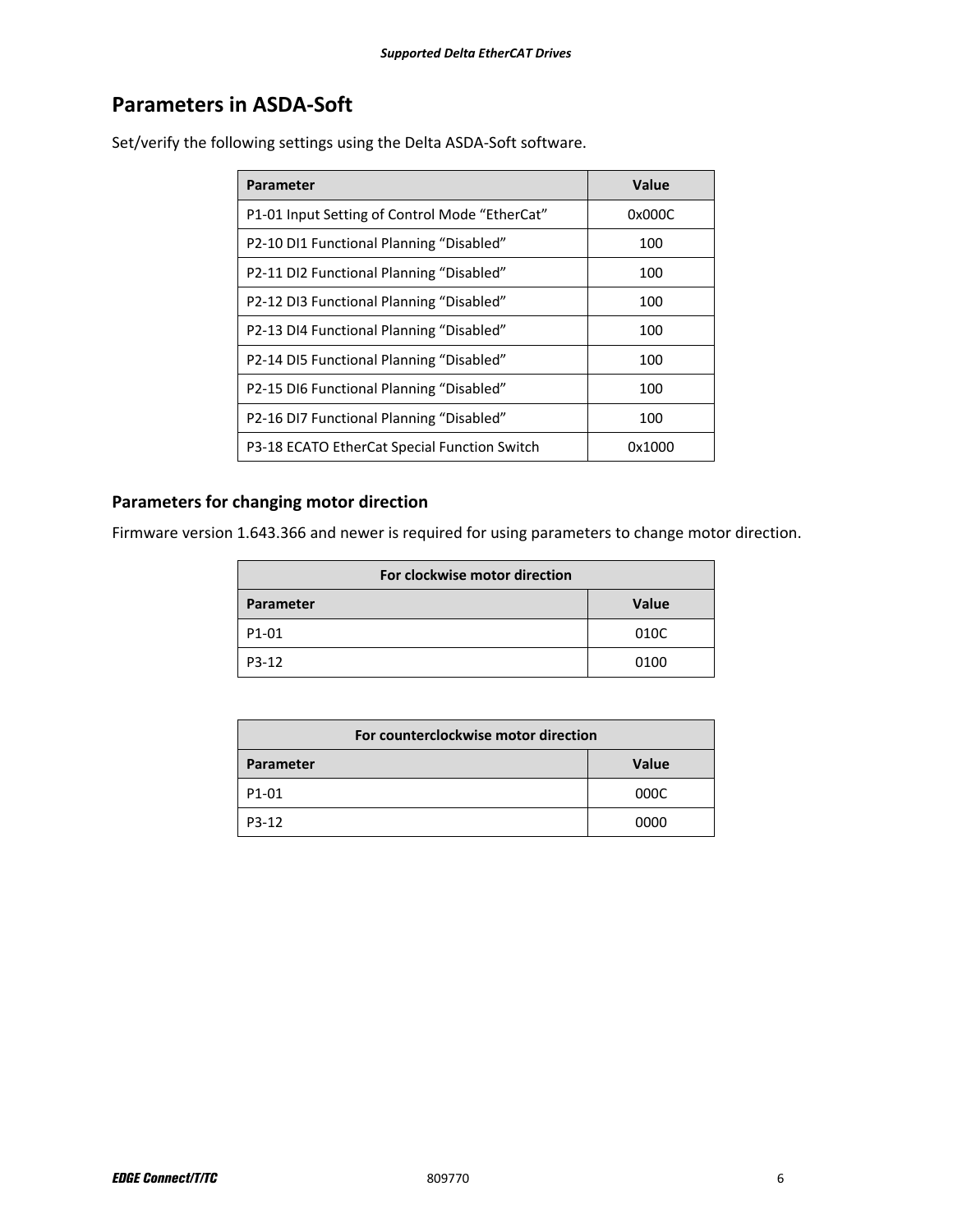### **Drive inputs**

Phoenix maps 7 digital inputs.

**NOTE:** To use Delta digital inputs, set them for general purpose use.

| <b>Digital inputs</b> | <b>Description</b> |
|-----------------------|--------------------|
| DIN <sub>1</sub>      | CN1-7              |
| DIN <sub>2</sub>      | $CN1-8$            |
| DIN <sub>3</sub>      | CN1-9              |
| DIN4                  | CN1-10             |
| DIN <sub>5</sub>      | CN1-11             |
| DIN <sub>6</sub>      | CN1-12             |
| DIN7                  | CN1-13             |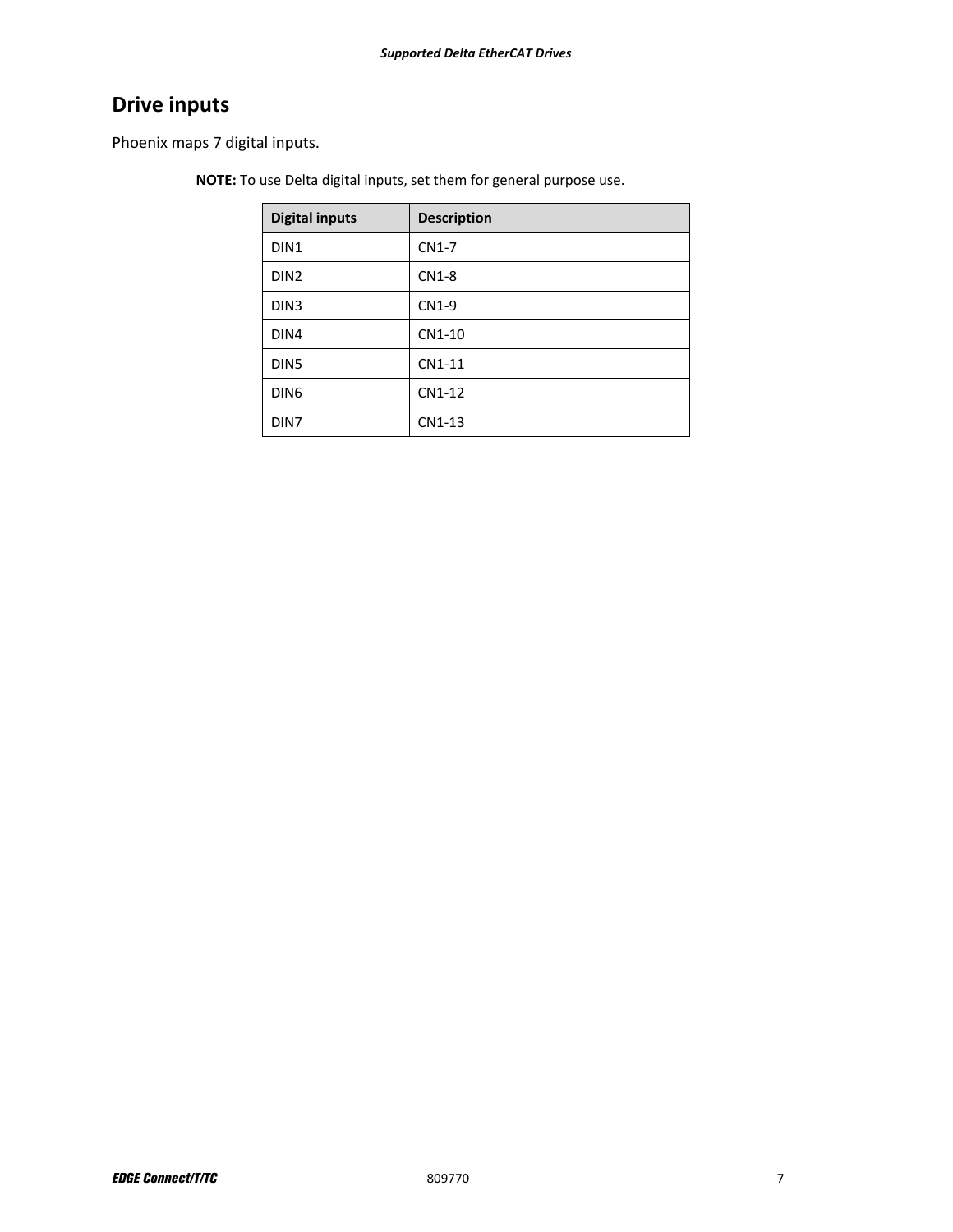### **Supported encoder counts**

**NOTE:** Phoenix does not support the EU numbering format of using decimal points (periods) as numerical separators. Using decimal points as numerical separators will result in incorrect settings. Example: Correct ‐ 200,000.00 = Two hundred thousand Incorrect ‐ 200.000,00 = Two hundred

The ASDA‐A2‐E model drive supports 1.280.000 encoder counts per revolution – metric (1,280,000 encoder counts per revolution – English). The CNC has a maximum encoder input rate of 32.767 counts per millisecond – metric (32,767 counts per millisecond – English).

The drive's encoder scaling parameter is adjusted so that the CNC's maximum encoder input rate is not exceeded at the table's designed maximum speed. (Refer to *Maximum machine speed per minute* below for more information.) This scaling is done in the Hypertherm EtherCAT slave information (ESI) file for Delta drives, which sets the default Electronic Gear Ratio numerator to 0x04 and cannot be changed.

| Parameter                                  | <b>Value</b> |
|--------------------------------------------|--------------|
| 0x6093:1 Electronic Gear Ratio Numerator   | 0x04         |
| 0x6093:2 Electronic Gear Ratio Denominator | 0x01         |

With an Electronic Gear Ratio of 4 there are 320.000 counts per revolution – metric (320,000 counts per revolution – English) available over the EtherCAT network. Use this value to calculate encoder counts per mm (inch) and maximum machine speed.

### **Encoder counts per mm (inch)**

### **Linear axis example – metric:**

In this example the linear axis has the following machine characteristics.

| Gear box ratio:   5:1 |                                       |
|-----------------------|---------------------------------------|
|                       | Lead screw pitch:   150 mm/revolution |

Use these values with the following formula to calculate encoder counts per mm, as shown.